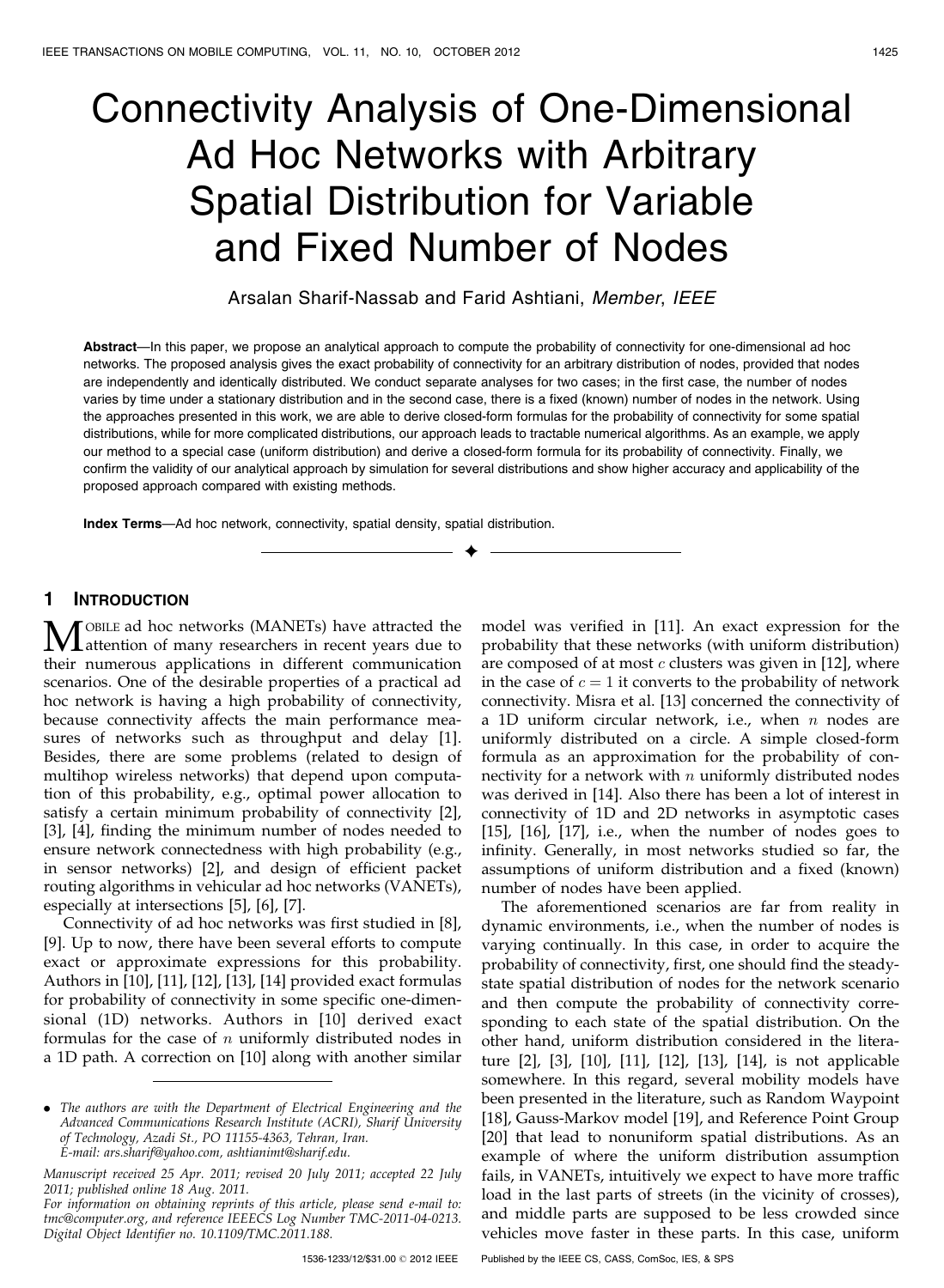distribution along the street fails to model the practical situation and more complex distributions should be concerned. Some of the research works in the literature are able to give the spatial distribution of vehicles in a VANET. In this respect, in a new research work [21] we have focused on VANETs in dense scenarios that the vehicles affect each other. In that paper we have proposed a new analytical mobility model capable of considering interdependence among vehicles. The output of such a mobility model is a spatial traffic distribution. Furthermore, VANETs are examples of dynamic environments, in which the number of nodes is varying with time.

Nevertheless, there have been some research works that considered nonuniform distribution or variable number of nodes. In [22], the authors studied the probability of connectivity for a special VANET, and proposed an analysis to compute a good approximation for the probability of connectivity at that network. In their model, they assumed nodes arrive in a highway and depart from it through certain traffic entry points according to a Poisson process and move with constant speed along their path, hence, the number of nodes is variable and distribution is not uniform. Authors in [23] proposed an analytical mobility model for VANETs (with variable number of nodes) and derived loose upper and lower bounds for the probability of connectivity. The research work in [24] provided an analysis to compute approximate probability of connectivity, where a fixed number of nodes are arbitrarily distributed in a 1D network. Although this approximation is of relatively high precision for dense networks (i.e., when the number of nodes is large, hence, the probability of connectivity is close to one), it doesn't yield good approximation for sparse networks in which the probability of connectivity is small. To the best of our knowledge there is still no analytical method to compute the exact probability of connectivity for an arbitrary distribution of nodes in either case of variable or the case of fixed number of nodes.

In this paper, we propose an analytical method to find the exact probability of connectivity for any arbitrary spatial distribution of nodes, provided that nodes are independently and identically distributed (iid). Our proposal includes two cases, i.e., variable and fixed number of nodes. In the first case, we assume that the number of nodes changes with time under a stationary distribution. As an example, in a VANET scenario it is assumed that the arrival rates of the vehicles, the driving habits of the drivers, restrictive road conditions, etc., remain nearly constant for a sufficiently long period of time, such that spatial distribution of the vehicles reaches steady state. Moreover, since at a typical street in the VANET scenario the effective factors on the mobility pattern (e.g., traffic signs, crosswalks, etc.) are the same for all nodes, the iid assumption is justifiable. Our approach gives integral form solutions that can be simplified to closed-form formulas for some distributions, whereas for more complicated distributions it provides tractable numerical algorithms to find the probability of connectivity. For the second case, i.e., fixed (known) number of nodes, our proposed method is able to give exact probability of connectivity for any arbitrary spatial distribution. It is worth saying that our proposed approach gives exact results for both dense and sparse situations.

In our approach, we present separate analyses for two cases. For the first case where the number of nodes is variable, we first analyze discrete 1D networks in which the path is sectorized and each sector can be empty or occupied by nodes according to a given probability. By increasing the number of sectors to infinity (or equivalently shrinking the size of the sectors to zero), an approach to compute the exact probability of connectivity for continuous networks is derived, which is then applied to a special case, namely uniform distribution, giving a closed-form formula for its probability of connectivity. For the second case where the number of nodes is fixed, we conduct a separate analysis directly for continuous networks. It is then shown through numerical examples that our results match with simulation and are compatible with existing methods. Furthermore, we present some examples in order to show the importance of exact computation of probability of connectivity in an environment with variable number of nodes and a known spatial density function. Moreover, it is shown that our approach is much more accurate than the approximate method presented in [24].

The paper is organized as follows: In Section 2, the connectivity analysis of discrete networks with variable number of nodes is proposed. Section 3 is devoted to the connectivity analysis of continuous networks where the number of nodes is variable. Closed-form formula for the probability of connectivity in the case of uniform distribution is derived in Section 4. Section 5 provides connectivity analysis of continuous networks with a fixed number of nodes. In Section 6, we confirm our analysis by simulation and present several numerical results to show the applicability of our approach for different cases. Finally, the paper is concluded in Section 7.

# 2 CONNECTIVITY OF DISCRETE NETWORKS IN THE CASE OF A VARIABLE NUMBER OF NODES

In this section, we propose an analytical approach to compute the probability of connectivity for discrete 1D networks. A discrete 1D network is composed of M subregions each of length  $L/M$ , constructing a path of length L. We assume two more subregions; first, a fixed wireless transmitter, called the source, placed in subregion 0 and second, a fixed wireless receiver in subregion  $M + 1$ , called the destination. A subregion is occupied if there is at least one node in that subregion. Let  $r_d$  denote the transmission range normalized to the length of a subregion, such that there is a radio link between any two consecutive nodes if their corresponding subregions have a difference less than  $r_d$ . For example, nodes in the subregions  $1, 2, \ldots, r_d - 1$  are always connected to the source, but if these subregions are empty and there is a node in subregion  $r_d$ , then this node will be disconnected. A node is said to be connected if there is a connected path between this node and the source. Here, we are interested in connectivity of the whole network, that is a connected path between the source and the destination.

The discrete network is like centering the nodes on their corresponding subregions. In our analysis, we use the concept of connectivity of positions instead of connectivity of nodes. A position (here, a subregion) is said to be connected if its center is within the transmission range of a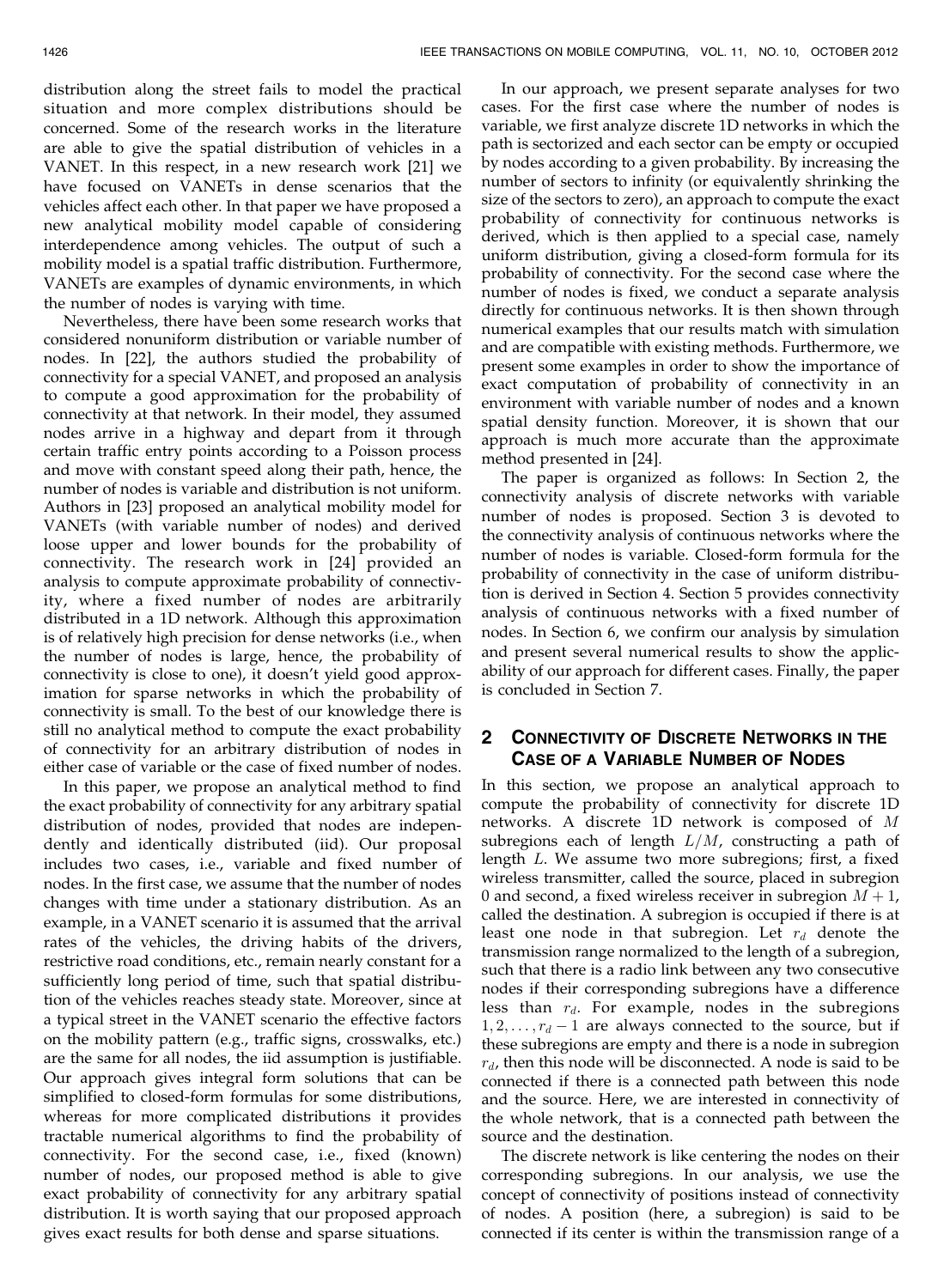centeralized connected node. A connected position may be either occupied or empty. In other words, a connected subregion is a subregion that if we pose a new node in it, this node becomes connected. Thus, connectivity of the whole path is equivalent to the connectivity of subregion  $M + 1$  (i.e., position of the destination).

Definition 1 (Spatial density function of a discrete network). The probability that the jth subregion of a 1D discrete network is occupied is denoted by  $f_d(j)$ .  $f_d$  is called spatial density function of the discrete network.

Note that the source is in subregion 0, thus we always have:  $f_d(0) = 1$ . Define

$$
g(m) \stackrel{\triangle}{=} f_d(m) \prod_{k=m+1}^{m+r_d-1} (1 - f_d(k)), \quad 0 \le m \le M - r_d + 1, \tag{1}
$$

which denotes the probability that the subregion  $m$  is occupied but its  $r_d - 1$  following subregions are empty.

In the equations throughout the paper, we indicate the phrases "Disconnected," "Connected," "Occupied," and "Empty" by their abbreviations  $'DC'$ ,  $'C'$ ,  $'O'$ , and  $'E'$ , respectively. The following lemma is the basis of our analysis:

**Lemma 1.** Let  $P_C(m)$  denote the probability that subregion m is connected to the source, then

$$
P_C(m) = 1, \quad m < r_d,
$$

$$
P_C(m) = P_C(m-1) - P_C(m - r_d)g(m - r_d), \quad m \ge r_d. \tag{2}
$$

Proof. The first equation is clear from the definition of transmission range. For the second equation

$$
P_{DC}(m) \stackrel{\triangle}{=} P(m \text{ is } 'DC')
$$
  
=  $P(m \text{ is } 'DC', m - 1 \text{ is } 'DC')$   
+  $P(m \text{ is } 'DC', m - 1 \text{ is } 'C')$   
=  $P(m - 1 \text{ is } 'DC') + P(m - r_d \text{ is } 'C', m - r_d$   
is  $'O', m - r_d + 1, ..., m - 1 \text{ are } 'E')$   
=  $P_{DC}(m - 1) + P_C(m - r_d)g(m - r_d)$   
 $\Rightarrow P_C(m) = P_C(m - 1) - P_C(m - r_d)g(m - r_d),$ 

where the last equality is due to  $P_C(m) = 1 - P_{DC}(m)$ .  $\Box$ 

Thus, for finding the probability of connectivity in a discrete network, one can utilize the following two-step approach:

Approach 1.

- 1. Compute  $g(m)$  for  $m = 0, 1, ..., M r_d + 1$ , from (1).
- Set  $P_C(m) = 1$  for  $m < r_d$  and find  $P_C(m)$  for  $m =$  $r_d \ldots$ ,  $M + 1$  using (2).

Clearly, the number of iterations is  $O(M)$ . Hence, the method is well tractable.

## 3 CONNECTIVITY OF CONTINUOUS NETWORKS IN THE CASE OF A VARIABLE NUMBER OF NODES

The 1D continuous network is a path of length  $L$  with a fixed transmitter and a fixed receiver located in positions 0 and  $L$ , called the source and the destination. Denote by  $r$ 

the transmission range due to which if  $|x-y| < r$ , then the nodes in positions  $x$  and  $y$  are connected to each other; but, if  $|x-y| \geq r$  and the interval  $(x, y)$  is empty, there would be no radio link between these nodes. A node is said to be connected if there is a connected path between this node and the source. Similar to the discrete case, a position is connected if it is within the transmission range of a connected node and the connectivity of the whole path is equivalent to the connectivity of position L.

Definition 2 (Filling a network according to a spatial density function dynamically). A continuous network is said to be dynamically filled according to a spatial density function, f, if each differential interval,  $[x, x + dx)$ , of the network is occupied with probability  $f(x)dx$ , independent of the state of the other parts. In this case, the number of nodes is variable and can be any nonnegative integer.

In the following, we construct a function,  $g$ , similar to the previous section and state a similar lemma for the continuous case, which is then used to derive integral form formula for the probability of connectivity.

By taking the assumption into account that occupancy state of a differential interval  $[x, x + dx)$ , is independent of the state of the other intervals, the probability of emptiness for a typical interval,  $[x, x + r)$ , is equal to the product of probabilities that each differential interval in this region is empty. In order to compute such a product, by taking logarithm of both sides of the equality, the infinite product is converted to integration of logarithms of probabilities that the differential intervals are empty. Hence, if we define  $g(x)dx$  as the probability that  $[x, x + dx)$  is occupied but  $[x + dx, x + r]$  is empty, then we have

$$
\ln(g(x)dx)
$$
  
= ln(P([x, x + dx) is 'O')P([x + dx, x + r) is 'E'))  
= ln(P([x, x + dx) is 'O'))  
+ ln(P([x + dx, x + r) is 'E'))  
= ln(f(x)dx) +  $\int_{y=x^+}^{x+r}$ ln(1 - f(y)dy)  
= ln(f(x)dx) -  $\int_{y=x^+}^{x+r} f(y)dy$ ,

where in the last equation, we used the equality  $ln(1 + z) = z$ , for asymptotically small  $|z|$ . A fixed wireless node in the middle of the path (e.g., in position  $x_0$ ) can be modeled by a unit impulse,  $\delta(x-x_0)$ , in the spatial density function,  $f$ . We have assumed that there is no fixed node in the middle of the path (except for the source) and consequently there is no singularity in the density function,  $f$  (except for position 0). Hence, the above expression for  $g(x)$  can be simplified in the form of the following equation:

$$
g(x) = \begin{cases} f(x)e^{-\int_{y=x^+}^{x+r} f(y)dy}, & x > 0, \\ e^{-\int_{y=0^+}^{r} f(y)dy} \delta(x), & x = 0. \end{cases}
$$
(3)

The following lemma is the continuous version of Lemma 1 in the previous section.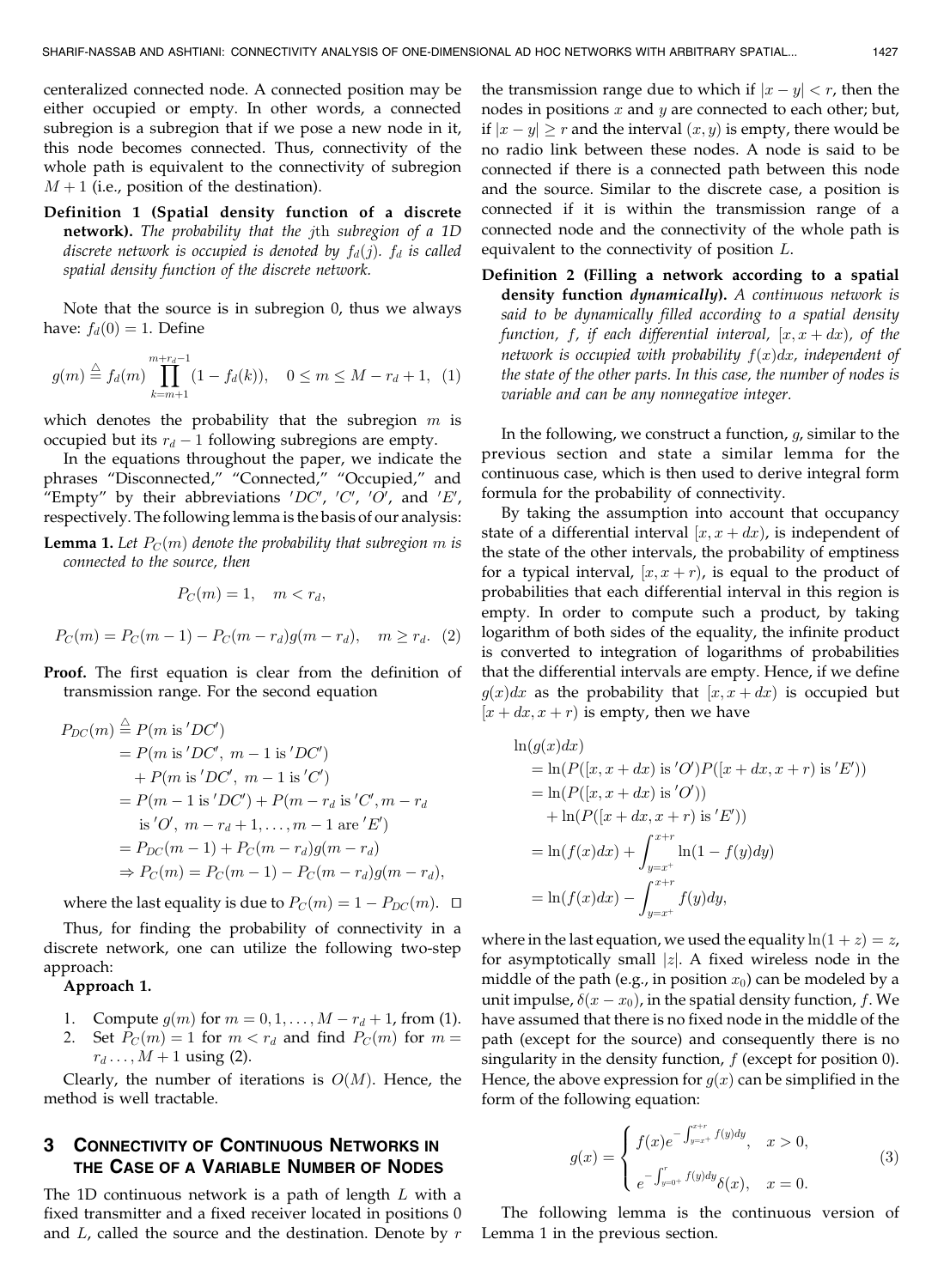**Lemma 2.** If  $P_C(x)$  denote the probability that position x is connected, then we have

$$
P_C(x) = 1, \quad x < r,
$$
  
\n
$$
\frac{dP_C(x)}{dx} = P_C(x - r)g^-(x - r), \quad x \ge r;
$$
\n(4)

where  $g^{-}(x) = -g(x), \ \forall x$ .

Proof. Continuous networks are limits of discrete networks when the length of subregions tends to zero. The proof of this lemma is similar to Lemma 1 (note the difference between definition of spatial density functions and  $g$ functions in the two cases).  $\Box$ 

The differential equation in (4) can be solved numerically. The complexity of numerically solving (4) is proportional to the complexity of integrating  $g$ . It can be simply carried out by sectorizing the  $x$ -axis into  $M$  subregions to form a discrete network with  $f_d(n) = \min(1, \int_{z=(n-1)}^{nL/M}$  $\sum_{z=(n-1)L/M}^{nL/M} f(z)dz$ ,  $1 \le n \le M$ (which is equal to  $\frac{L}{M} f((n - \frac{1}{2})\frac{L}{M})$  for large *M*), and then finding the probability of connectivity using Approach 1. It is clear that the larger the number of subregions, the more accurate is the answer. In brief:

Approach 2. In order to find the probability of connectivity of a continuous network, divide the continuous path into small subregions and use Approach 1.

However, finding a closed-form formula for this kind of equations is not generally an easy job. In the following, we derive an integral form solution for this system.

From elementary calculus we know that

$$
P_C(x) = P_C(r^{-}) + \int_{y=r^{-}}^{x} \frac{dP_C(y)}{dy} dy, \quad x \ge r.
$$
 (5)

From (4) and (5) we have

$$
P_C(x) = 1 + \int_{y=r^-}^{x} g^{-}(y-r)P_C(y-r)dy
$$
  
= 1 +  $\int_{y=0^-}^{x-r} g^{-}(y)P_C(y)dy$ ,  $x \ge r$ . (6)

Let  $k = \left\lfloor \frac{x}{r} \right\rfloor$  $\left|\frac{x}{r}\right|$ . By using (6) again and again,  $P_C(x)$  can be explicitly described in terms of  $g$ -function, as in the following:

$$
P_C(x) = 1 + \int_{y_1=0^-}^{x-r} g^{-}(y_1) P_C(y_1) dy_1
$$
  
\n
$$
= 1 + \int_{y_1=0^-}^{x-r} g^{-}(y_1) \left[ 1 + \int_{y_2=0^-}^{y_1-r} g^{-}(y_2) P_C(y_2) dy_2 \right] dy_1
$$
  
\n
$$
= 1 + \int_{y_1=0^-}^{x-r} g^{-}(y_1) \left[ 1 + \int_{y_2=0^-}^{y_1-r} g^{-}(y_2) \left[ 1 + \cdots \right] \right. \\
\left. \left[ 1 + \int_{y_k=0^-}^{y_{k-1}-r} g^{-}(y_k) P_C(y_k) dy_k \right] \cdots \right] dy_2 \left] dy_1
$$
  
\n
$$
= 1 + \int_{y_1=0^-}^{x-r} g^{-}(y_1) \left[ 1 + \int_{y_2=0^-}^{y_1-r} g^{-}(y_2) \left[ 1 + \cdots \right] \right. \\
\left. \left[ 1 + \int_{y_k=0^-}^{y_{k-1}-r} g^{-}(y_k) dy_k \right] \cdots \right] dy_2 \left] dy_1.
$$

Note that in the last equality  $0 \leq y_k \leq x - kr = x - kr$ x r Fight  $\left|\frac{x}{r}\right|$ r < r. Hence, according to (4),  $P_C(y_k) = 1$ . By reshaping this equation, we obtain

$$
P_C(x) = 1 + \int_{y_1=0^-}^{x-r} g^{-}(y_1) dy_1
$$
  
+ 
$$
\int_{y_1=0^-}^{x-r} g^{-}(y_1) \int_{y_2=0^-}^{y_1-r} g^{-}(y_2) dy_2 dy_1
$$
  
+ 
$$
\int_{y_1=0^-}^{x-r} g^{-}(y_1) \cdots \int_{y_k=0^-}^{y_{k-1}-r} g^{-}(y_k) dy_k \cdots dy_1.
$$
 (7)

For the sake of simplicity, define functions  $h_i(x)$ ,  $0 \le i \le k$ , as follows:

$$
h_0(x) \stackrel{\triangle}{=} u(x),
$$
  
\n
$$
h_i(x) \stackrel{\triangle}{=} \int_{y=0^-}^{x-r} h_{i-1}(y)g^-(y)dy, \quad 1 \leq i \leq \left\lfloor \frac{x}{r} \right\rfloor,
$$
\n<sup>(8)</sup>

where  $u(x)$  is the unit step function with  $u(0) = 1$ . Now, (7) can be rewritten as

$$
P_C(x) = \sum_{i=0}^{\left\lfloor \frac{x}{r} \right\rfloor} h_i(x).
$$
 (9)

Hence, the probability of connectivity for continuous networks can be found using the following approach. It also leads to closed-form formulas for some special distributions.

## Approach 3.

- 1. Compute  $g^{-}(x)$  from (3) for  $x \in [0, L r]$ .
- 2. Find functions  $h_i(x)$  from (8).
- 3. Calculate  $P<sub>C</sub>(L)$  (the probability of network connectivity), using (9).

In this approach,  $O(L/r)$  integrations should be computed. For some special spatial density functions (such as uniform distribution) these integrations can be solved analytically to give closed-form formulas. However, in general, there is no closed-form solution and the integrations must be calculated numerically. In this case, Approach 2 would be more computationally efficient.

## 4 ASPECIAL CASE, UNIFORM DISTRIBUTION

As stated in the previous section, with the aid of Approach 3, closed-form formulas for probability of connectivity can be found only for some special distributions. By a special spatial distribution we mean density functions whose corresponding g-functions have closed-form solutions when integrated for many times. This is due to the fact that  $P_C(x)$  is computed by integrating the product of g with its integrals (see (8) and (9)). Spatial distributions with corresponding g-functions in the form of polynomials (especially uniform  $g$ -function whose  $f$ -function is also uniform), exponential functions, and sinusoids are some examples for which the probability of connectivity has closed-form solution. However, it is clear that f-functions of these distributions may have complicated expressions.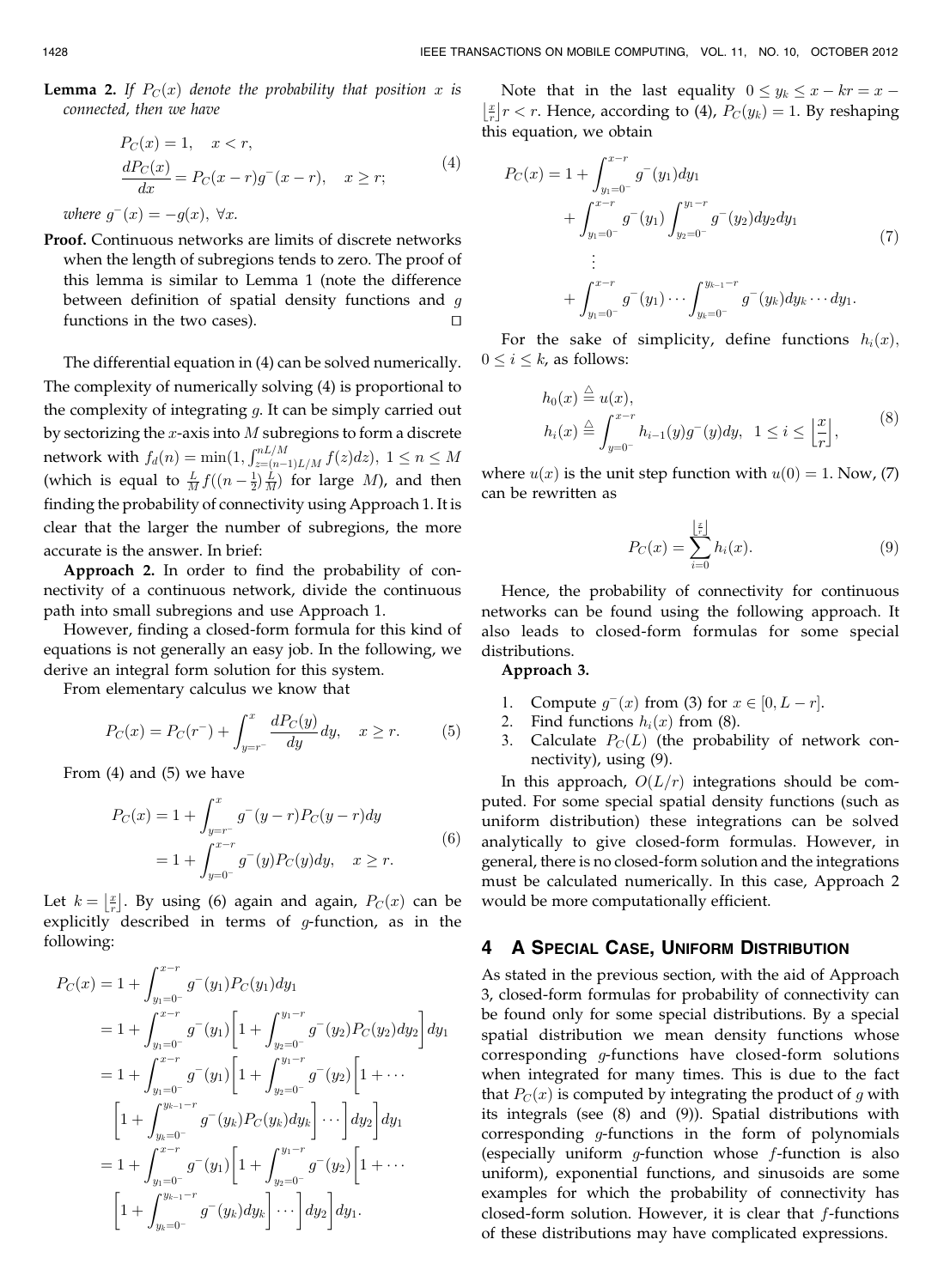In this section, we find a closed-form formula for probability of connectivity in networks with uniform spatial density, i.e.,  $f(x) = f$ ,  $0 < x < L$ . Here again, the number of nodes is variable. In order to find a closed-form formula for the probability of connectivity using Approach 3, we should compute the functions  $g^{-}(x)$  and  $h_i(x)$ . From (3), we have

$$
g^{-}(x) = -fe^{-rf}u(x) - e^{-rf}\delta(x),
$$

where  $\delta(x)$  is the unit impulse function. For simplicity, let

$$
g^{-}(x) = g_0 u(x) - e^{-rf} \delta(x),
$$
  
\n
$$
g_0 \stackrel{\triangle}{=} -f e^{-rf}.
$$
\n(10)

The functions  $h_i$  can be computed from  $(8)$ 

$$
h_0(x) = u(x),
$$
  
\n
$$
h_1(x) = \int_{y=0^-}^{x-r} h_0(y)g^{-}(y)dy
$$
  
\n
$$
= \int_{y=0^-}^{x-r} u(y)[g_0u(y) - e^{-rf}\delta(y)]dy
$$
  
\n
$$
= [g_0(x-r) - e^{-rf}]u(x-r),
$$
  
\n
$$
h_2(x) = \int_{y=0^-}^{x-r} h_1(y)g^{-}(y)dy = \int_{y=0^-}^{x-r} [(y-r)g_0
$$
  
\n
$$
- e^{-rf}]u(y-r)[g_0u(y) - e^{-rf}\delta(y)]dy
$$
  
\n
$$
= \int_{y=r}^{x-r} [(y-r)g_0 - e^{-rf}]u(y-r)g_0u(y)dy
$$
  
\n
$$
= \int_{y'=0}^{x-2r} [g_0^2y'-g_0e^{-rf}]u(y')dy
$$
  
\n
$$
= \left[\frac{g_0^2}{2}(x-2r)^2 - g_0e^{-rf}(x-2r)\right]u(x-2r).
$$

In the same way for  $1 \leq j \leq \left\lfloor \frac{x}{r} \right\rfloor$  $\left|\frac{x}{r}\right|$ :

$$
h_j(x) = \left[\frac{g_0^j}{j!}(x - jr)^j - \frac{g_0^{j-1}e^{-rf}}{(j-1)!}(x - jr)^{j-1}\right]u(x - jr), \quad (11)
$$

where  $g_0$  is given by (10). Finally, exact expression for the probability of network connectivity can be obtained from (9)

$$
P_C(L) = 1 + \sum_{j=1}^{\lfloor \frac{L}{r} \rfloor} \frac{(-fe^{-rf})^j}{j!} (L - jr)^{j-1} \left[ (L - jr) + \frac{j}{f} \right]. \tag{12}
$$

It is easy to check that  $P_C(x)$  given by (12) satisfies the equations in (4).

## 5 CONNECTIVITY IN THE CASE OF A FIXED NUMBER OF NODES

In this section, we propose expressions and algorithms for computing the probability of connectivity for 1D networks with a fixed number of nodes. The idea is similar to the previous case where the number of nodes was variable. Here, we only study continuous networks.

Definition 3 (Distributing  $n$  nodes in the network **directly).** *n* nodes are said to be directly distributed in a 1D network according to a probability density function,  $f_p$ , if each node is posed on the path according to  $f_p$  independent of the

positions of other nodes, that is each node sits in the interval  $[x, x + dx)$  with probability  $f_p(x)dx$ .

For direct distribution, one should first place the first node on the path according to the given probability density function, then do the same for the second, third, etc., regardless of the positions of the previous nodes. This definition may look trivial at the first glance, but a meticulous reader will point out its contrast with the following definition (note the difference between probability density function in Definition 3 and spatial density function in Definition 4).

Definition 4 (Distributing  $n$  nodes in the network indirectly). Indirect distribution of  $n$  nodes in a network according to a spatial density function, f, is filling the network according to f dynamically (see Definition 2), subject to having exactly n nodes in the network.

Given a spatial density function,  $f$ , when we want to distribute *n* nodes in our 1D network according to  $f$ indirectly, we can first assume an empty network and dynamically fill it according to  $f$  (see Definition 2). At this point there would be some nodes in the network (we may have zero or infinitely many nodes). If the network has exactly  $n$  nodes, then the network is filled with  $n$  nodes indirectly. But if the number of nodes is more or less than  $n$ , we should empty the network and fill it again. We continue refilling the network according to  $f$  again and again until reaching a network with exactly  $n$  nodes. This network is said to be indirectly filled with  $n$  nodes according to the spatial density function, f. Let  $P_{nodes}(x, n)$  denote the probability that there are exactly *n* nodes in  $(0, x)$  when the network is filled according to a spatial density function dynamically.

Most of the papers on network connectivity assume that nodes are directly distributed in the network. However, in order to use the ideas of the previous sections in our future analysis, we distribute nodes in the network indirectly. The following lemma expresses the relation between these two ways of filling a network:

**Lemma 3.** If f is a spatial density function and  $f_p$  is a probability density function that is constructed from f by normalization, i.e.:

$$
f_p(x) = \frac{f(x)}{F(L)},
$$
\n(13)

where  $F(x)\stackrel{\triangle}{=} \int_{y=0^+}^xf(y)dy$ ; then, the direct distribution of *n* nodes according to  $f_p$  is equivalent to the indirect distribution of  $n$  nodes according to  $f$ .

**Proof.** Denote by  $p_{direct_n}(x_1, \ldots, x_n)$  and  $p_{indirect_n}(x_1, \ldots, x_n)$ the pdfs of direct and indirect distributions of  $n$  nodes according to  $f_p$  and  $f$ , respectively. Then

$$
p_{directn}(x_1, \ldots, x_n) dx_1 \ldots dx_n
$$
  
\n
$$
\stackrel{\triangle}{=} P \begin{pmatrix} [x_1, x_1 + dx), \ldots, [x_n, x_n + dx] \text{ are} \\ 'O' \text{ in direct distrib. of } n \text{ nodes} \end{pmatrix}
$$
  
\n
$$
= n! f_p(x_1) \cdots f_p(x_n) dx_1 \cdots dx_n
$$
  
\n
$$
= \frac{n!}{F(L)^n} f(x_1) \cdots f(x_n) dx_1 \cdots dx_n,
$$
\n(14)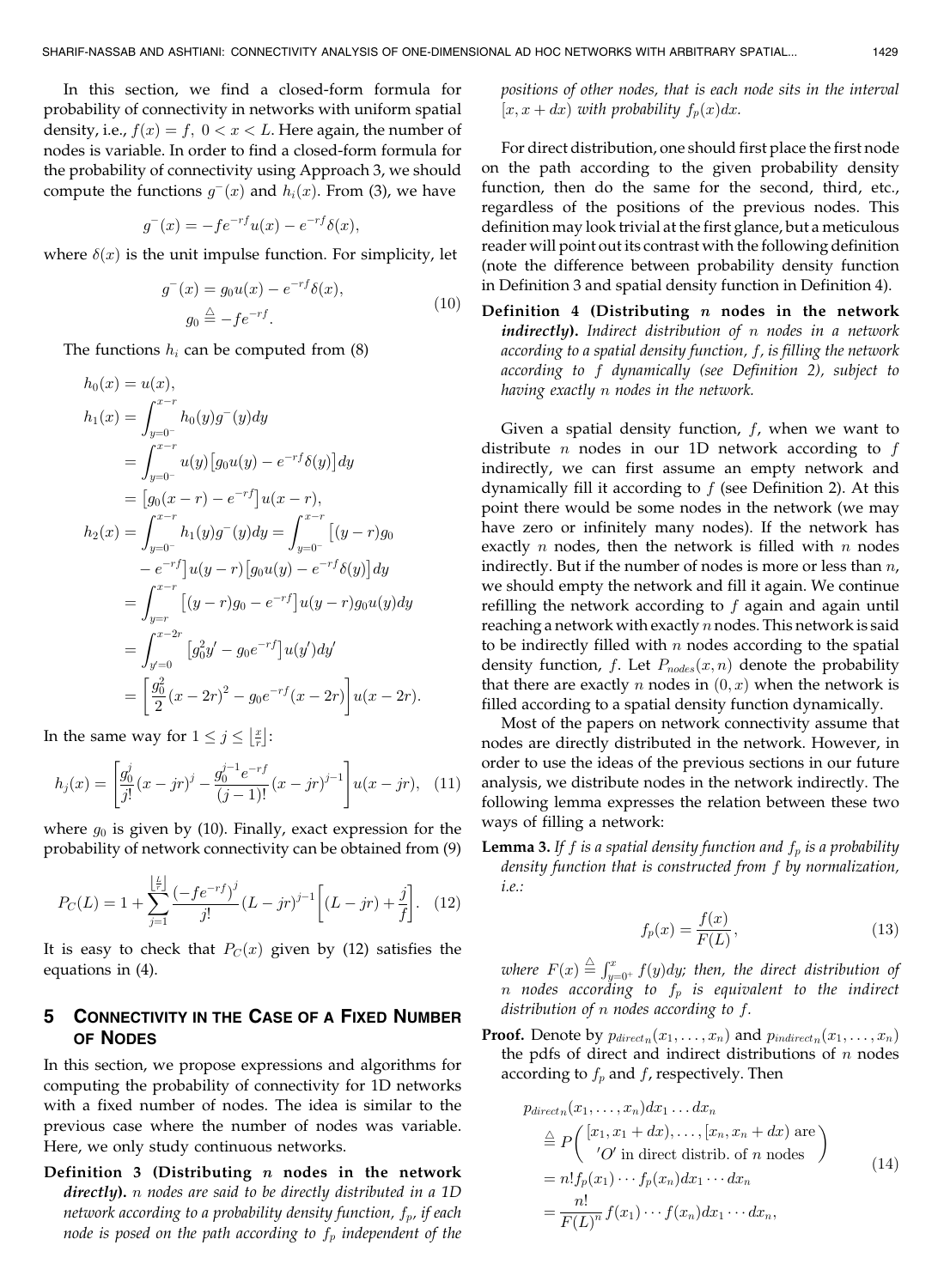where  $n!$  is due to permutation (note that the nodes are indistinguishable). On the other hand

$$
p_{indirect_n}(x_1, ..., x_n)dx_1 \cdots dx_n
$$
\n
$$
\stackrel{\triangle}{=} P\left(\begin{bmatrix} x_1, x_1 + dx \end{bmatrix}, \dots, \begin{bmatrix} x_n, x_n + dx \end{bmatrix} \text{ are } 0\right)
$$
\n
$$
= P\left(\begin{bmatrix} x_1, x_1 + dx \end{bmatrix}, \dots, \begin{bmatrix} x_n, x_n + dx \end{bmatrix} \text{ and } 0\right)
$$
\n
$$
= P\left(\begin{bmatrix} x_1, x_1 + dx \end{bmatrix}, \dots, \begin{bmatrix} x_n, x_n + dx \end{bmatrix} \text{ are 'O' when the } 0\right)
$$
\n
$$
= \frac{P\left(\begin{bmatrix} x_1, x_1 + dx \end{bmatrix}, \dots, \begin{bmatrix} x_n, x_n + dx \end{bmatrix} \text{ are 'O' when the } 0\right)}{P(\text{exactly } n \text{ nodes in the network})}
$$
\n
$$
= \frac{f(x_1) \cdots f(x_n) P(\text{other parts are empty})dx_1 \cdots dx_n}{P_{nodes}(L,n)}
$$
\n
$$
= \frac{P(\text{entire network is 'E')}{P_{nodes}(L,n)} f(x_1) \cdots f(x_n)dx_1 \cdots dx_n,
$$
\n(15)

where the last equality is due to

$$
\frac{P(\text{entire network is 'E')}}{P(\text{other parts are 'E')} = \prod_{i=1}^{n} (1 - f(x_i)dx_i) = 1 - O(x).
$$

From (14) and (15), we have

$$
\frac{p_{indirect_n}(x_1, \ldots, x_n)dx_1 \cdots dx_n}{p_{direct_n}(x_1, \ldots, x_n)dx_1 \cdots dx_n}
$$
\n
$$
= \frac{F(L)^n P(entire network is 'E')}{n!P_{nodes}(L, n)}
$$
\n= const. (independent of  $x_i$ 's). (16)

Since both  $P_{directn}$  and  $P_{indirect}$  are probability density functions and their integrals are equal to unity, this constant ratio is one and the two pdfs are equal.  $\Box$ 

**Corollary 1.** Since the constant in (16) is equal to one,  $P_{nodes}(L, n)$  is

$$
P_{nodes}(L, n) = \frac{F(L)^n P(\text{entire network is 'E'})}{n!}
$$

$$
= \frac{F(L)^n e^{-\int_{y=0^+}^L f(y) dy}}{n!} = \frac{F(L)^n e^{-F(L)}}{n!}.
$$

In a similar way,

$$
P_{nodes}(x, n) = \frac{F(x)^n e^{-F(x)}}{n!}, \quad 0 < x \le L. \tag{17}
$$

In the following, we study the probability of connectivity for continuous networks where  $n$  nodes are distributed in the network indirectly. Lemma 3 assures us that for any direct distribution, there is an equivalent indirect distribution whose density function is obtained by scaling  $f_p(x)$ with an arbitrary scaling factor. We use the following notation in the remaining of this section:

$$
P_C(x|n) = P(x \text{ is } 'C' \text{ s.t. exactly } n \text{ nodes in } (0, x)),
$$
  
\n
$$
P_C(x, n) = P(x \text{ is } 'C' \text{ and exactly } n \text{ nodes in } (0, x)),
$$
  
\n
$$
P_{DC}(x, n) = P(x \text{ is } 'DC' \text{ and exactly } n \text{ nodes in } (0, x)).
$$

In order to find  $P_C(x|n)$ , we first compute  $P_{DC}(x, n)$  and then calculate  $P_C(x|n)$  from

$$
P_C(x|n) = \frac{P_C(x,n)}{P_{nodes}(x,n)} = \frac{P_{nodes}(x,n) - P_{DC}(x,n)}{P_{nodes}(x,n)}
$$

$$
= 1 - \frac{P_{DC}(x,n)}{P_{nodes}(x,n)}.
$$
(18)

The following lemma enables us to compute  $P_{DC}(x, n)$ : **Lemma 4.**  $P_{DC}(x, n)$  satisfies the following equations:

$$
P_{DC}(x, n) = 0, \quad x < r, \quad n \ge 0,
$$
\n
$$
P_{DC}(x, 0) = e^{-F(x)}u(x - r), \quad \forall x,
$$
\n
$$
\frac{dP_{DC}(x, n)}{dx} = -P_{DC}(x, n)f(x)
$$
\n
$$
+ P_{DC}(x, n - 1)f(x)
$$
\n
$$
+ P_{nodes}(x - r, n - 1)g(x - r)
$$
\n
$$
- P_{DC}(x - r, n - 1)g(x - r), \quad \forall x \ge r, \quad n \ge 1.
$$
\n
$$
(19)
$$

Proof. The first equation is clear from the definition of transmission range. For the second equation note that  $e^{-F(x)}$  is equal to the probability of emptiness of  $(0, x)$ . The proof of the third equality is similar to the proof of Lemma 2.

$$
P_{DC}(x, n) \stackrel{\triangle}{=} P(x \text{ is } 'DC', n \text{ nodes in } (0, x))
$$
  
=  $P(x \text{ is } 'DC', x - dx \text{ is } 'DC', n \text{ nodes in } (0, x))$   
+  $P(x \text{ is } 'DC', x - dx \text{ is } 'C', n \text{ nodes in } (0, x))$   
=  $P(x - dx \text{ is } 'DC', n \text{ nodes in } (0, x - dx),$   
 $[x - dx, x) \text{ is } 'E') + P(x - dx \text{ is } 'DC',$   
 $n - 1 \text{ nodes in } (0, x - dx), [x - dx, x) \text{ is } 'O')$   
+  $P(x - r \text{ is } 'C', n - 1 \text{ nodes in } (0, x - r),$   
 $[x - r, x - r + dx) \text{ is } 'O', [x - r + dx, x) \text{ is } 'E')$   
=  $P_{DC}(x - dx, n)(1 - f(x - dx)dx)$   
+  $P_{DC}(x - dx, n - 1)f(x - dx)dx$   
+  $P_{C}(x - r, n - 1)g(x - r)dx$   
 $\Rightarrow \frac{dP_{DC}(x, n)}{dx} = \frac{P_{DC}(x, n) - P_{DC}(x - dx, n)}{dx}$   
=  $[P_{DC}(x - dx, n - 1) - P_{DC}(x - dx, n)]f(x - dx)$   
+  $P_{C}(x - r, n - 1)g(x - r).$ 

Similar to Section 3, we assume that the spatial density function, f, doesn't have any singularity in  $(0, L)$ . Hence, according to the last equality,  $\frac{dP_{DC}(x,n)}{dx}$ has no singularity (note that  $P_C(0, n) \leq P_{nodes}(0, n) =$  $P(n \text{ nodes in } (0,0)) = 0, \forall n$ . Hence,  $P_{DC}(x,n)$  is a continuous function for  $n \geq 1$ , and  $x - dx$  can be replaced with  $x$  in the right hand of the last equation to obtain  $(19)$ .

We start from  $n = 0$  and find  $P_{DC}(x, n)$  for  $n = 1, 2, \ldots$ , using the recursive equation (with respect to  $n$ ) in (19). Having  $P_{DC}(x,n-1)$ , the third equation in (19) is a first order Ordinary Differential Equation (ODE) with respect to  $x$ , and can be solved numerically with the aid of numerous algorithms for solving ODEs [25].

Given a pdf  $f_p$  (i.e., direct distribution), the probability of connectivity can be computed numerically, using the following approach: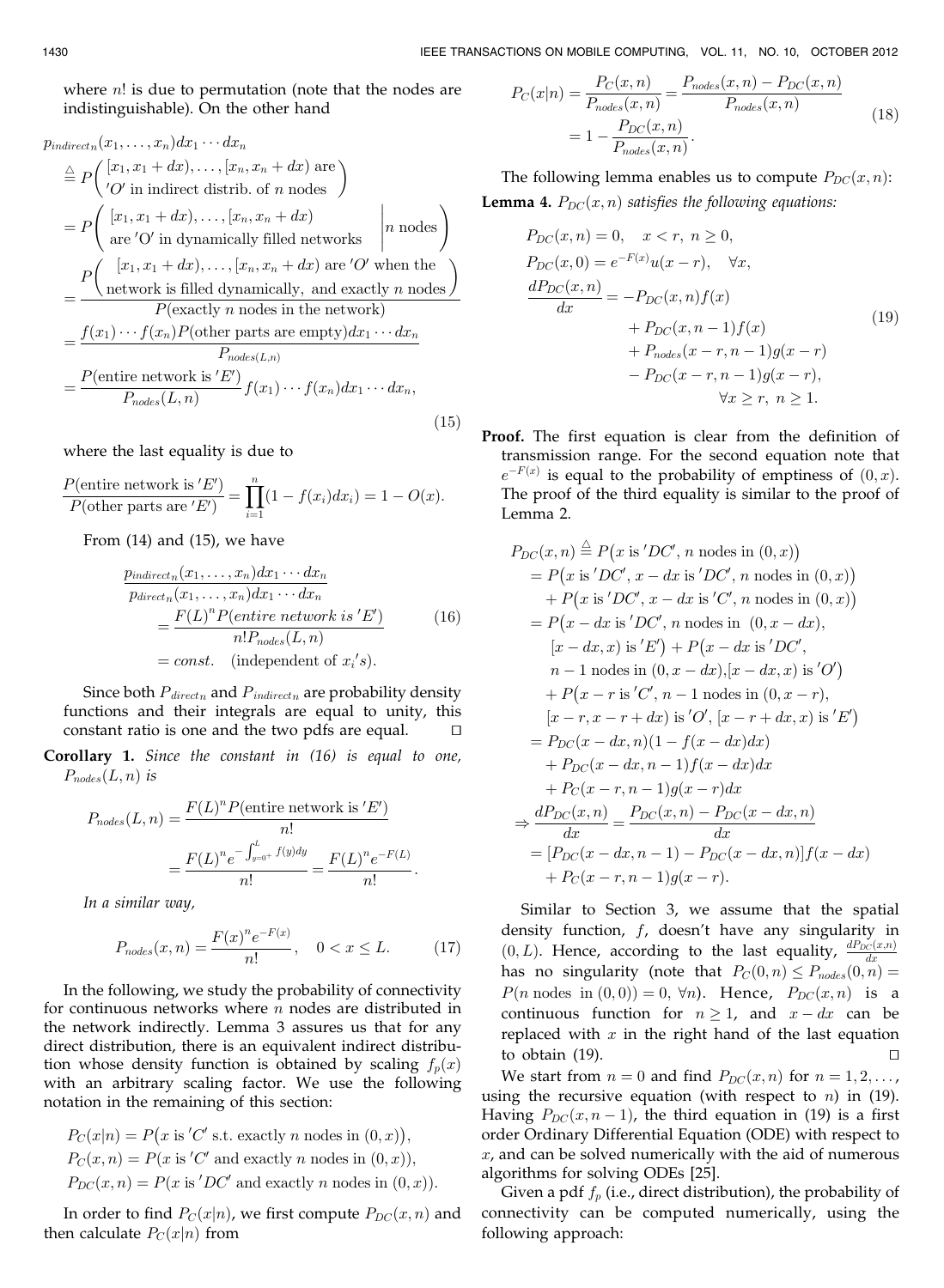

Fig. 1. Probability of connectivity versus the number of nodes for different transmission ranges,  $r$ ; where  $n$  nodes are uniformly distributed in a 1D network.

#### Approach 4.

- 1. Form a spatial density function  $f$  by scaling  $f_p$  with an arbitrary scaling factor (e.g., let  $f(x) = f_p(x)$ ,  $\forall x > 0$ ) and compute  $P_{nodes}(x, n)$  using (17).
- 2. Use (19) to compute  $P_{DC}(x, k)$  for  $k = 0, \ldots, n$ ,  $x \in [0, L].$
- 3. Calculate the probability of network connectivity,  $P<sub>C</sub>(L|n)$ , using (18).

In this approach,  $O(n)$  ODEs should be solved, which may sound very costly. However, note that  $P_{DC}(x, k)$  is also being computed for  $0 < x < L$  and  $0 \le k \le n$ , when Approach 4 aims to find  $P_C(L|n)$ ; from which  $P_C(x|k)$ , 0 <  $x < L$ ,  $0 \le k \le n$  can be calculated directly, using (18). In other words, when there are  $n$  nodes in the network, this approach finds the probability of connectivity not only for the destination, but also for every position in the path and every number of nodes in the network less than  $n$ , when run once. To the best of our knowledge, among the papers focused on connectivity, the approach proposed in [24] to compute an approximate probability of connectivity with an arbitrary distribution is of relatively high accuracy. It is worth mentioning that the approach presented in [24] needs to compute the same order  $(O(n))$  of definite integrations. In the next section we will show that our proposed approach is much more accurate than the approach proposed in [24], especially for small number of nodes corresponding to sparse situation.

#### 6 NUMERICAL RESULTS

In this section, we present numerical results for probability of connectivity obtained from our approaches and compare them with simulation and existing methods. We also obtain exact values for probability of connectivity for some distributions, that could not be handled by the existing methods in the literature.

**Example 1.** Uniform distribution of  $n$  nodes.

In this example, we compute the probability of connectivity for networks where  $n$  nodes are distributed



Fig. 2. Probability of connectivity of 1D networks with uniform spatial density function, where the number of nodes is variable.

independently and uniformly, using Approach 4 and compare the obtained probability with the probability of connectivity computed from the exact formula of [12]. These probabilities are plotted in Fig. 1 versus the number of nodes, for different transmission ranges. Here, we consider a path of length 1 km and transmission ranges equal to 50, 100, and 200 meters. It can be seen that the results obtained from our approach are in perfect match with the exact formula of [12], validating the accuracy of the proposed approach (note that the formula of [12] works only for uniform distribution). For each transmission range the formula in [12] is applied for some points in the rising regions of the corresponding curves, because these regions have more information content. Hence, the "\*" marks in Fig. 1 are drawn in different number of nodes for different curves.

Example 2. Uniform spatial density in the case of variable number of nodes.

Here, we are going to validate (12) by comparing it with the probability of connectivity computed from Approach 2 and simulation results. The resulted probabilities are plotted versus density of nodes in Fig. 2. Here, we consider a 1 km-long path and compute the probability of connectivity for different transmission ranges. In Approach 2, we divide the path into subregions of length 1 cm which is a very good approximation of being continuous. The accuracy of Approach 2 can be even improved by shortening the subregions. The probabilities obtained from simulation are averages over connectivity of 10,000 randomly distributed sets of nodes.

**Example 3.** Different distributions of  $n$  nodes.

In this example, we obtain the probability of connectivity in the case that  $n$  nodes are distributed in the network according to three different pdfs, namely Random Waypoint [18], Triangle, and uniform distributions.

Random Waypoint was introduced in [18] as a generic mobility model. The pdf corresponding to the distance of each node from the source in steady-state was first derived in [26]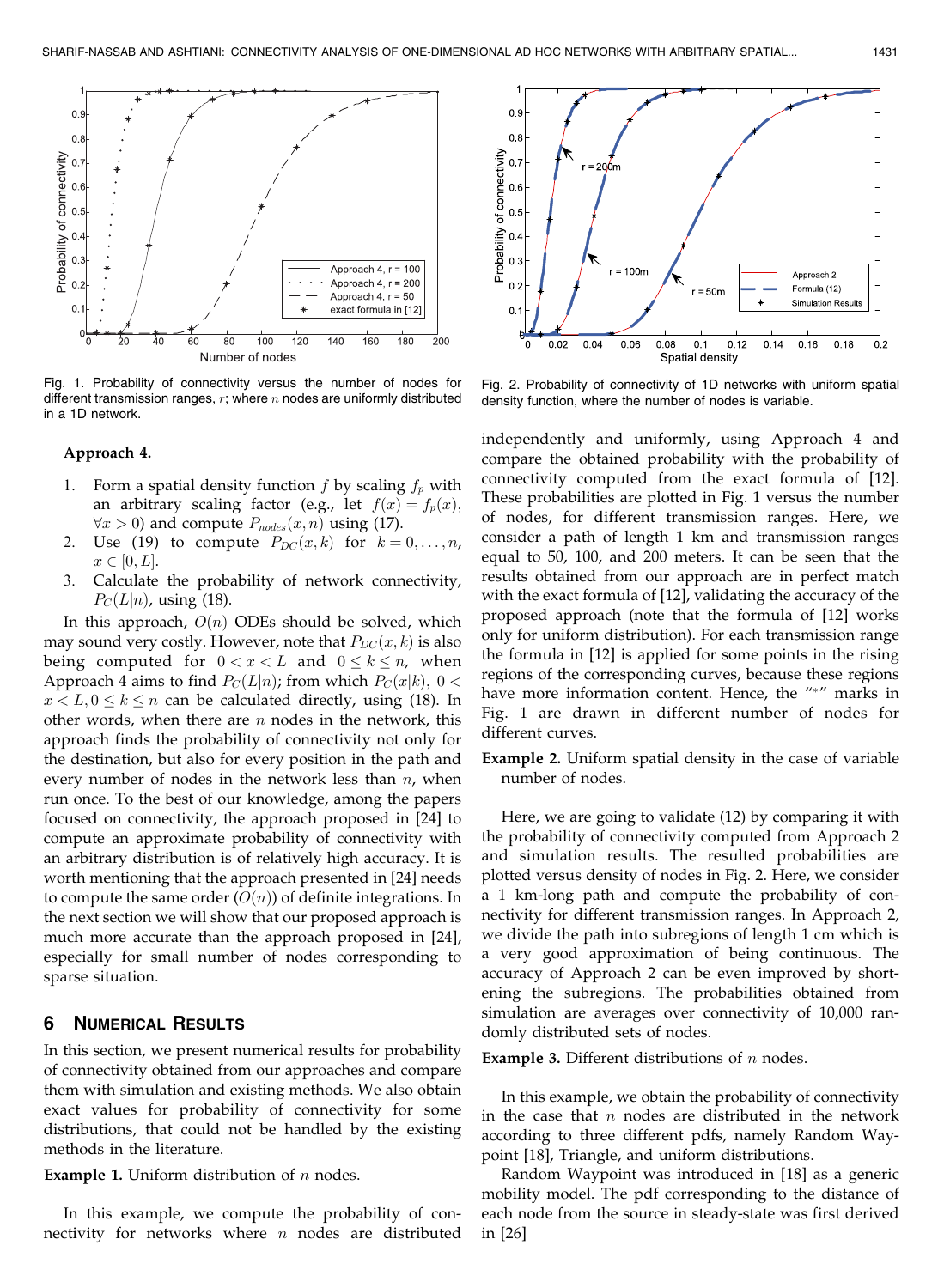

Fig. 3. Probability of connectivity of 1D networks with different distributions of fixed number of nodes, computed from Approach 4, the approximate analysis in [24], and simulation.

$$
f(x) = \frac{6}{L^2}x - \frac{6}{L^3}x^2, \quad 0 \le x \le L.
$$

The pdf for the distance of each node from the source in the Triangle distribution is

$$
f(x)=\begin{cases}\frac{4x}{L^2},&0\leq x\leq \frac{L}{2},\\ \frac{4(L-x)}{L^2},&\frac{L}{2}
$$

We assume a path of length 1 km and transmission range equal to 100 meters, use Approach 4 to find the exact probability of connectivity for the distributions and compare the results with the approximate probability computed from [24, (5)]. The results have been illustrated versus the number of nodes in Fig. 3. The simulation results shown in this figure are averages over connectivity of 5,000 randomly distributed sets of nodes. It can be seen from the

TABLE 1 Simulation and Analytical (Approach 2) Results for Connectivity of the Network in Fig. 4

| Fransmission | $P_C$ from | $P_{C}$ from | Relative   |
|--------------|------------|--------------|------------|
| range        | Approach 2 | Simulation   | difference |
| 60m          | 2254       | 1.2254       | 03%        |
| .00m         | ).8656     | 0 8656       | ነ1%        |

figure that although [24] gives a good approximation for probabilities close to one, it has large relative errors where the probability of connectivity is smaller (e.g., in the case of uniform distribution, where the exact probabilities of connectivity are 0.5 and 0.2, the relative errors of the approximation of the approach in [24] are 15 and 62 percent, respectively). Sparse ad hoc networks [2] and delay tolerant networks (DTNs) are examples when the connectedness occurs with low probability. In these cases it is important to have an exact evaluation of this probability.

Example 4. Applying our approach to a real-world scenario.

In this example we aim to find the probability of network connectivity in a real-world scenario. Imagine a 1D VANET with network topology shown in Fig. 4a, in which the drivers are supposed to reduce speed near junctions, shopping centers, gas stations, and pedestrian crossings. Hence, we expect a higher density of vehicles in these parts. Let Fig. 4b present the density function related to the steady state of this network. Here, we just generated this distribution; however, in real-world applications, this density function should be computed either through analytical approaches or by simulation tools after considering a certain mobility model which governs the movement of vehicles [27].

Here, the number of nodes is variable and Approach 2 can be used to compute the probability of connectivity. We use a density function whose values numerically match with



Fig. 4. A sample road topology and corresponding spatial density function in a typical VANET. (a) Road topology, (b) spatial density function.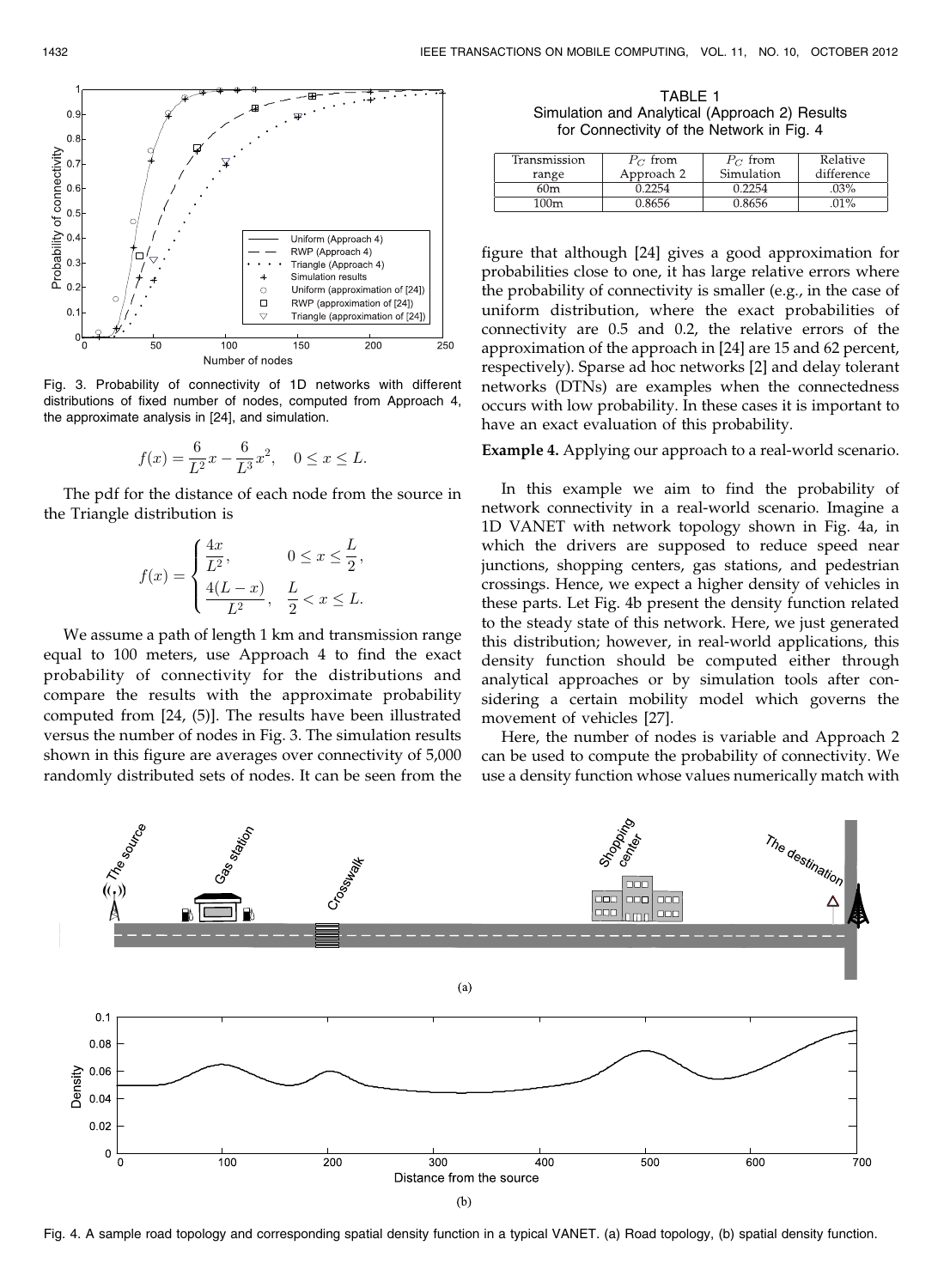

Fig. 5. Density function of simplified version of the network presented in [23] and its uniform estimation for arrival rate of vehicles to the street being 0.8.

the curve in Fig. 4b. The probability of network connectivity calculated by Approach 2, as well as simulation results for two different transmission ranges of nodes, have been shown in Table 1. The simulation results are acquired by averaging over connectivity of 1e6 random distribution of nodes according to density function of Fig. 4b.

Example 5. Probability of connectivity and network protocol design.

Probability of connectivity computed by the approaches presented in this work can be utilized for network protocol design purposes. Several routing algorithms proposed in VANETs have been founded on the connectivity status of different streets [5], [6], [7]. Adaptive Connectivity Aware Routing (ACAR) protocol proposed in [6] is an example where routing decisions are made based on probability of connectivity at different routes. In [6] it is assumed that vehicles are provided with information about the traffic statistics of different parts of the network such as traffic density and average velocity of vehicles, via GPS and navigation systems. Having the density of vehicles, a uniform distribution is assumed at each road segment (i.e., portion of a street between two adjacent junctions) with a corresponding density. The ACAR protocol selects an optimal route with the best transmission quality, which is defined as the multiplication of data delivery ratio (i.e.,  $1$ packet error rate (PER)) and the probability of connectivity of the route. However, the assumption of uniform distribution is debatable and more realistic distributions can be considered at the road segments to reflect the impact of many factors such as traffic lights on the distribution of vehicles, as stated in [6].

TABLE 2 Connectivity of the Street with Spatial Density Shown in Fig. 5

| Arriaval | $P_C$ of realistic | $P_C$ of uniform | Relative   |
|----------|--------------------|------------------|------------|
| rate     | spatial density    | estimation       | difference |
| 1.64     | 0.5626             | Ი 8620           |            |
| 0.Z      | 1.6659             | 0.9163           |            |
|          |                    |                  |            |



Total arrival rate  $= 0.8$ 

Fig. 6. A sample network topology, where ACAR route selection differs when the probability of connectivity is computed based on realistic spatial density and uniform estimation.

In this example, we are going to verify the adverse effect of simplifying assumptions, such as uniform distribution, on probability of connectivity and performance of ACAR. We employ a simplified version of the network model presented in [23] (as our realistic spatial density). We show the ACAR peformance for two cases. In the first case, we utilize the probability of connectivity regarding realistic spatial density, and in the second case, a uniform estimation at each street (that is a street having the same total density but with uniform distribution (see Fig. 5)) is utilized in computing the probability of connectivity. The streets of the network studied in [23] consist of three parts, namely front part, middle part, and end part, with lengths of 200, 1,000, and 200 m, respectively. It is assumed that the vehicles take the average speed of 7, 15, and 5  $m/s$  in these parts, respectively. The spatial density of vehicles is then obtained from the arrival rates of the vehicles to the street. Fig. 5 shows the density function of a street in this network with arrival rate of 0.8. The vehicles arrival rate at each street is determined based on the departure rates from other streets as well as vehicle mobility patterns at intersections. The probabilities of connectivity of the realistic spatial density and the uniform estimation at three streets are computed for three typical total arrival rates (i.e., at both directions of the street) with transmission range of 100 m, whose results have been shown in Table 2. It can be observed that using the uniform estimation instead of realistic spatial density may lead to large errors in probability of connectivity.

Now, consider the network topology shown in Fig. 6, where node A has a packet to send for node B via two available routes (solid line (green) and dashed line (red) routes). If the effect of PER on transmission quality of the street segments is neglected (i.e., the data delivery ratio equals one), the transmission quality of the two routes would be equal to the multiplication of the probabilities of connectivity of the road segments at each route. Table 3

TABLE 3 Transmission Qualities of Different Routes in Fig. 6

|                          | Green route | Red route |
|--------------------------|-------------|-----------|
| Accurate spatial density | 0.5626      | 0.5311    |
| Uniform estimation       | Ი 8620      | 0.8843    |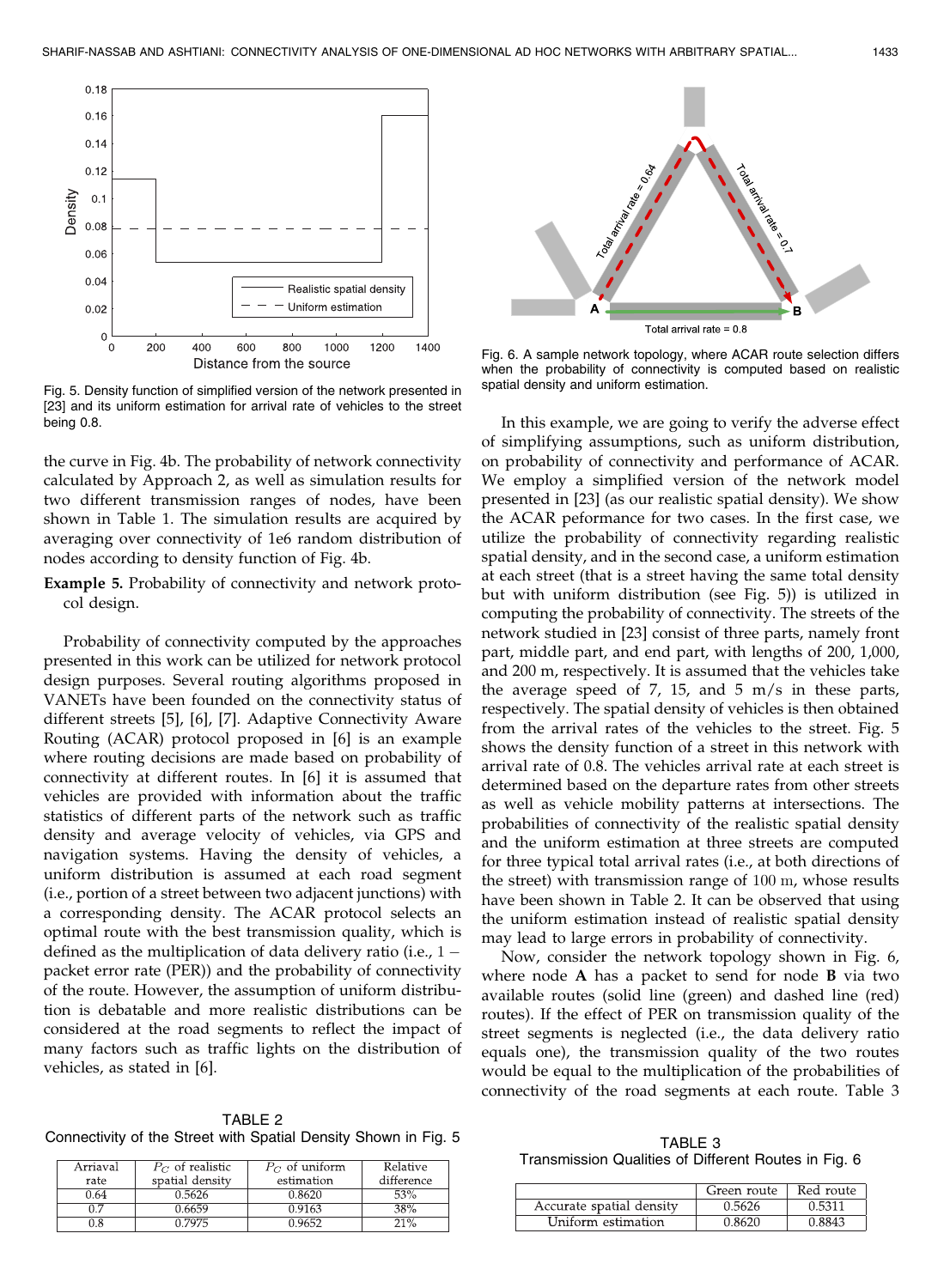shows the transmission qualities of the solid line and the dashed line routes when the probabilities of connectivity are computed based on the realistic spatial density and the uniform estimation (given in Table 2). It is observed that the solid line route would be selected by ACAR if the probability of connectivity is computed based on the realistic spatial density, while the dashed line route is selected when the uniform estimation is utilized.

It is worth mentioning that for estimating the probability of connectivity at each street in the above example, we need an approach to be able to work based on vehicle density, because the information on the number of vehicles at each street is not easily available at each time instant.

## 7 CONCLUSIONS

Connectivity is one of the important aspects of ad hoc networks. In this work, we treated the concept of connectivity in a new way and considered connectivity of positions whose contribution led us to simple expressions and tractable algorithms for calculating the exact probability of connectivity of nodes and connectivity of the path. We considered two cases and conducted separate analyses for them. In the first case where the number of nodes was variable, we proposed an analytical approach to compute the exact probability of connectivity of discrete and continuous networks for any spatial density function, provided that nodes are independently and identically distributed. For continuous networks, we derived an integral formula for the probability of connectivity using which we could obtain closed-form formulas for some special density functions. As an example, we derived exact expression for the probability of connectivity corresponding to uniform spatial density. In the second case in which the number of nodes was assumed to be fixed, we proposed an analytical approach to compute the probability of connectivity in the networks where we were given an arbitrary probability distribution function, according to which  $n$  nodes are placed in the network independently. Finally, we compared the results of analysis to some previously reported methods for the second case and derived the probability of connectivity for some spatial densities. We also validated our approach by simulation. Considering more realistic transmission ranges due to fading and other effects, and nodes with different transmission ranges are of our future works.

## ACKNOWLEDGMENTS

This research work was partially supported by the National Elites Foundation of Iran.

#### **REFERENCES**

- [1] A. Javanmard and F. Ashtiani, "Analytical Evaluation of Average Delay and Maximum Stable Throughput along a Typical Two-Way Street for Vehicular Ad Hoc Networks in Sparse Situations," Elsevier Trans. Computer Comm., vol. 32, pp. 1768-1780, 2009.
- [2] P. Santi and D.M. Blough, "The Critical Transmitting Range for Connectivity in Sparse Wireless Ad Hoc Networks," IEEE Trans. Mobile Computing, vol. 2, no. 1, pp. 25-39, Jan.-Mar. 2003.
- [3] C. Bettstetter, "On the Minimum Node Degree and Connectivity of a Wireless Multihop Network," Proc. Third ACM Int'l Symp. Mobile Ad Hoc Networking & Computing, pp. 80-91, 2002.
- [4] P. Gupta and P.R. Kumar, "Critical Power for Asymptotic Connectivity in Wireless Networks," Stochastic Analysis, Control, Optimization and Applications: A Volume in Honor of W. H. Fleming, Springer, 1998.
- [5] J. Zhao and G. Cao, "VADD: Vehicle-Assisted Data Delivery in Vehicular Ad Hoc Networks," IEEE Trans. Vehicular Technology, vol. 57, no. 3, pp. 1910-1922, May 2008.
- [6] Q. Yang, A. Lim, S. Li, J. Fang, and P. Agrawal, "ACAR: Adaptive Connectivity Aware Routing Protocol for Vehicular Ad Hoc Networks," Proc. 17th Int'l Conf. Computer Comm. and Networks (ICCCN '08), pp. 1-6, 2008.
- [7] M. Ghaffari and F. Ashtiani, "A New Routing Algorithm for Sparse Vehicular Ad-Hoc Networks with Moving Destinations," Proc. IEEE Conf. Wireless Comm. & Networking (WCNC), 2009.
- [8] T.K. Philips, S.S. Pandwar, and A.N. Tantawi, "Connectivity Properties of a Packet Radio Network Model," IEEE Trans. Information Theory, vol. 35, no. 5, pp. 1044-1047, Sept. 1989.
- [9] Y.C. Cheng and T.G. Robertazzi, "Critical Connectivity Phenomena in Multihop Radio Models," IEEE Trans. Comm., vol. 37, no. 7, pp. 770-777, July 1989.
- [10] M. Desai and D. Manjunath, "On the Connectivity in Finite Ad Hoc Networks," IEEE Comm. Letters, vol. 6, no. 10, pp. 437-439, Oct. 2002.
- [11] A.D. Gore, "Comments on 'On the Connectivity in Finite Ad Hoc Networks'," IEEE Comm. Letters, vol. 10, no. 2, pp. 88-90, Feb. 2006.
- [12] A. Ghasemi and S. Nader-Esfahani, "Exact Probability of Connectivity in One-Dimensional Ad Hoc Wireless Networks," IEEE Comm. Letters, vol. 10, no. 4, pp. 251-253, Apr. 2006.
- [13] A. Misra, G. Teltia, and A. Chaturvedi, "On the Connectivity of Circularly Distributed Nodes in Ad Hoc Wireless Networks," IEEE Comm. Letters, vol. 12, no. 10, pp. 717-719, Oct. 2008.
- [14] C.H. Foh and B.S. Lee, "A Closed Form Network Connectivity Formula for One-Dimensional Manets," Proc. IEEE Int'l Conf. Comm. (ICC '04), vol. 6, pp. 3739-3742, June 2004.
- [15] D. Goeckel, B. Liu, D. Towsley, L. Wang, and C. Westphal, "Asymptotic Connectivity Properties of Cooperative Wireless Ad Hoc Networks," IEEE J. Selected Areas in Comm., vol. 27, no. 7, pp. 3739-3742, Sept. 2009.
- [16] P.J. Wan and C.W. Yi, "Asymptotic Critical Transmission Radius and Critical Neighbor Number for K-Connectivity in Wireless Ad Hoc Networks," Proc. ACM MobiHoc, pp. 1-8, 2004.
- [17] P.J. Wan, C.W. Yi, and L. Wang, "Asymptotic Critical Transmission Radius for K-Connectivity in Wireless Ad Hoc Networks," IEEE Trans. Information Theory, vol. 56, no. 6, pp. 2867-2874, June 2010.
- [18] D.B. Johnson and D.A. Maltz, "Dynamic Source Routing in Ad Hoc Wireless Networks," Mobile Computing, T. Imielinski and H. Korth, eds., pp. 153-181, Springer, 1996.
- [19] Z.J. Haas and B. Liang, "Predictive Distance Based Mobility Management for PCS Networks," Proc. IEEE INFOCOM, 1999.
- [20] X. Hong, M. Gerla, G. Pei, and C.C. Chiang, "Group Mobility Model for Ad Hoc Wireless Networks," Proc. ACM/IEEE Second ACM Int'l Workshop Modeling, Analysis and Simulation of Wireless and Mobile Systems (MSWiM '99), pp. 53-60, 1999.
- [21] A. Sharif-Nassab and F. Ashtiani, "Micro-Scale Mobility Modeling and Analysis of Spatial Distribution in Vanets, A Queueing Theoretical Approach," unpublished manuscript.
- [22] M. Khabazian and M.K.M. Ali, "A Performance Modeling of Connectivity in Vehicular Ad-Hoc Networks," IEEE Trans. Vehicular Technology, vol. 57, no. 4, pp. 2440-2450, July 2008.
- [23] G.H. Mohimani, F. Ashtiani, A. Javanmard, and M. Hamdi, "Mobility Modeling, Spatial Traffic Distribution, and Probability of Connectivity for Sparse and Dense Vehicular Ad Hoc Networks," IEEE Trans. Vehicular Technology, vol. 58, no. 4, pp. 1998- 2007, May 2009.
- [24] C. Foh, G. Liu, B. Lee, B. Seet, K. Wong, and C. Fu, "Network Connectivity of One-Dimensional Manets with Random Waypoint Movement," IEEE Comm. Letters, vol. 9, no. 1, pp. 31-33, Jan. 2005.
- [25] J.C. Butcher, Numerical Methods for Ordinary Differential Equations. John Wiley and Sons, 2003.
- [26] C. Bettstetter, G. Resta, and P. Santi, "The Node Distribution of the Random Waypoint Mobility Model for Wireless Ad Hoc Networks," IEEE Trans. Mobile Computing, vol. 2, no. 3, pp. 257-269, July-Sept. 2003.
- [27] J. Harri, F. Filali, and C. Bonet, "Mobility Models for Vehicular Ad Hoc Networks: A Survey and Taxonomy," IEEE Comm. Surveys & Tutorials, vol. 11, no. 4, pp. 19-41, Oct.-Dec. 2009.